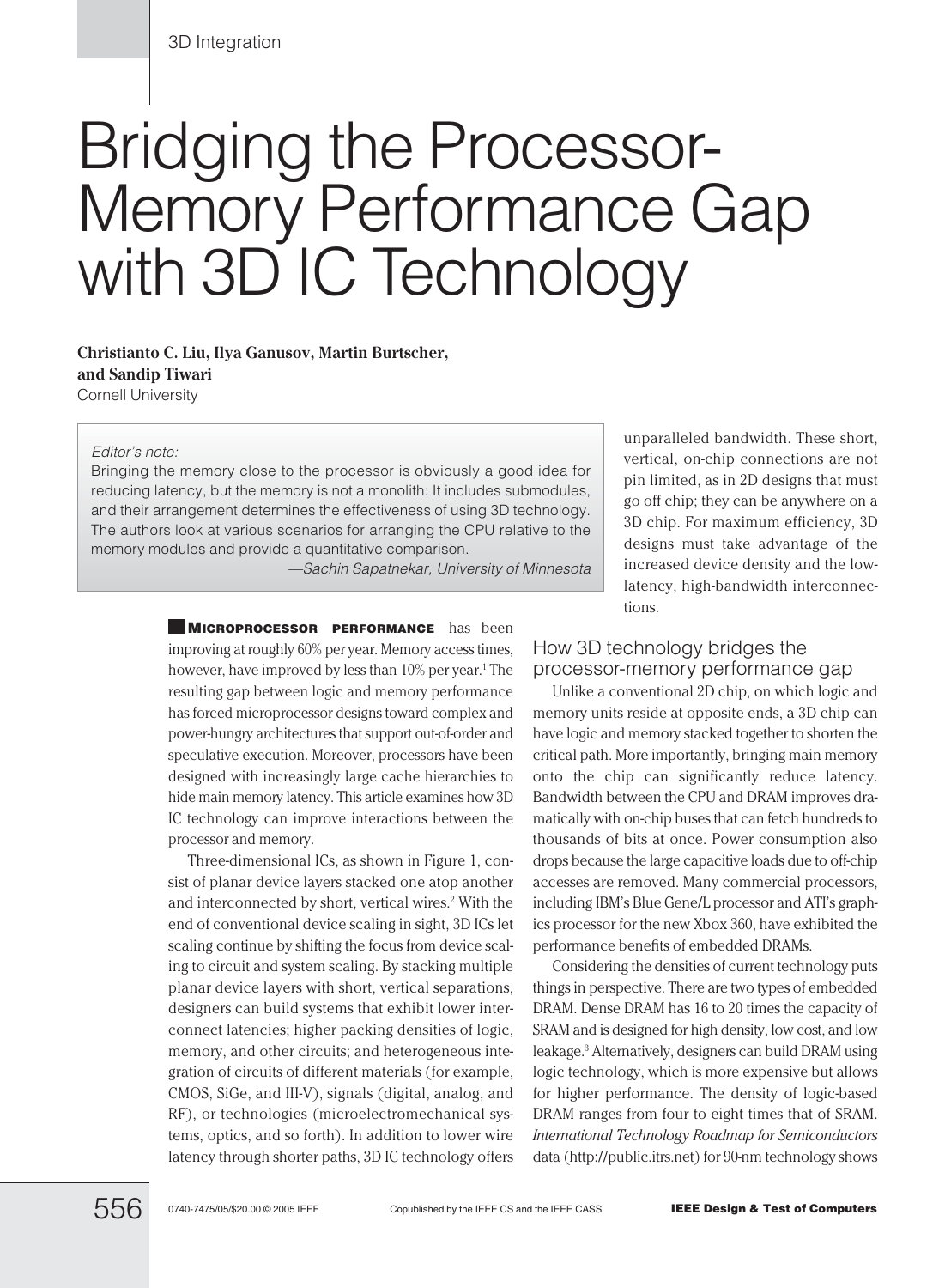that one 2-cm2 chip can accommodate about 256 Mbytes of dense DRAM. About the same number of Mbytes in logic-based DRAM requires five chips. For comparison, only about 64 Mbytes of SRAM can fit on four chips. With density and chip area in mind, we consider only cache sizes up to 64 Mbytes and embedded main memory sizes up to 256 Mbytes. None of the benchmark programs in this study has a memory footprint exceeding 200 Mbytes. For applications that use more memory, it's possible to envision a nonuniform memory access architecture in which the embedded main memory serves as local memory for the CPU.

Researchers have used textbook memory latency models to characterize the performance benefits of stacking caches and main memory atop the processor.4 However, these results don't apply to today's sophisticated microprocessors. In this study, we conduct simulations on representative application programs to evaluate the performance of stacked memory for a superscalar, out-of-order processor.

#### Methodology

We analyze the performance improvements of 3D IC technology using an extended version of the SimpleScalar Version 4.0 simulator.<sup>5</sup> The baseline 2D processor core represents current technology (3-GHz CPU; 750-MHz memory; and 64-Kbyte L1-instruction, 64-Kbyte L1-data,



**Figure 1. 3D ICs consist of planar device layers separated by silicon dioxide or other insulating materials and interconnected by short, vertical wires.**

and 1-Mbyte L2 caches). We provide the CPU and memory frequencies only for reference; the simulator accepts inputs in units of CPU clock cycles and doesn't actually require frequency values. Table 1 shows details of the simulated processor. We use all 12 integer and 10 of the 14 floating-point programs from the SPEC CPU2000 benchmark suite (http://www.spec.org/osg/cpu2000), omitting the four Fortran 90 programs for lack of a compiler. The

| Table 1. Baseline 2D processor configuration.      |                                                                               |  |
|----------------------------------------------------|-------------------------------------------------------------------------------|--|
| <b>Feature</b>                                     | <b>Specification</b>                                                          |  |
| <b>Baseline processor</b>                          |                                                                               |  |
| Fetch/dispatch/commit width                        | 4/4/4 instructions/cycle                                                      |  |
| Instruction window/reorder buffer/load-store queue | 64/128/64 entries                                                             |  |
| Integer/floating-point registers                   | 208                                                                           |  |
| Load-store/integer/floating-point units            | 2/4/2                                                                         |  |
| <b>Execution latencies</b>                         | Similar to those of the Alpha 21264                                           |  |
| <b>Branch predictor</b>                            | 8-K entry bimodal/gshare hybrid                                               |  |
| Return address stack                               | 16 entries                                                                    |  |
| Branch target buffer                               | 2,048 sets, four-way set associativity                                        |  |
| Minimum branch misprediction penalty               | 16 cycles                                                                     |  |
| Baseline processor's memory subsystem              |                                                                               |  |
| Cache sizes                                        | 64-Kbyte L1 instruction, 64-Kbyte L1 data, 1-Mbyte L2                         |  |
| Cache associativity                                | Two-way L1, four-way L2                                                       |  |
| Cache (load-to-use) latencies                      | Three-cycle L1, 11-cycle L2                                                   |  |
| Cache line sizes                                   | 64-byte L1, 64-byte L2                                                        |  |
| Miss status holding registers                      | 64-entry L1, 64-entry L2                                                      |  |
| Main memory latency                                | 300 cycles + cache access time                                                |  |
| Hardware stream prefetcher                         | Between L2 and main memory; 16 streams; maximum prefetch distance: 16 strides |  |

### **Table 1. Baseline 2D processor configuration.**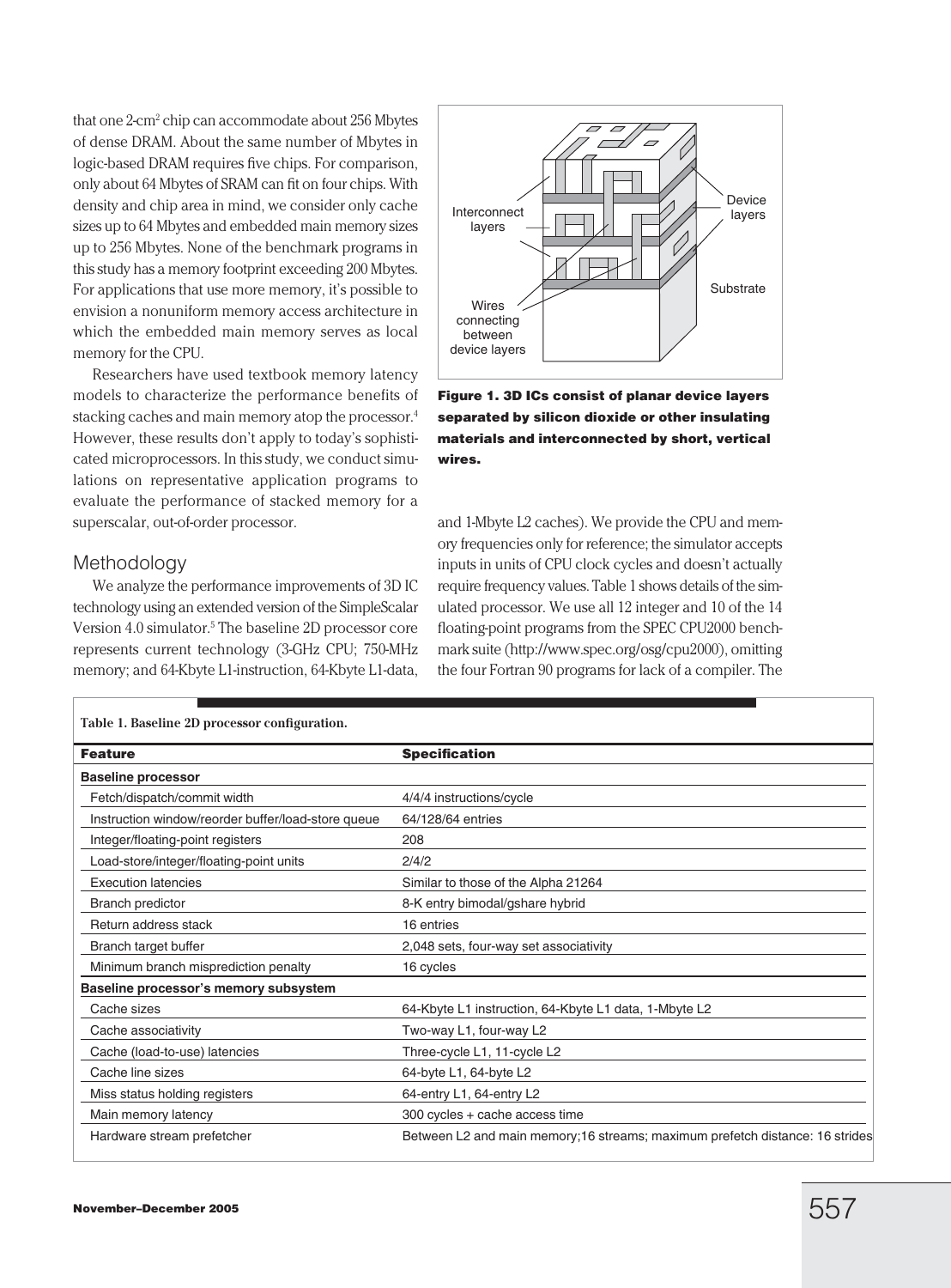programs run with the SPEC-provided reference inputs. We use the SimPoint toolset to identify representative simulation points.6 We simulate each program for 500 million instructions after fast-forwarding past the number of instructions determined by SimPoint.

We set out to investigate various scenarios:

- Examine the potential benefits of stacking an existing L2 cache above the CPU.
- Examine the benefits of stacking main memory atop the CPU. This study includes on-chip main memory fabricated using standard DRAM technology and that made from the faster logic technology.
- As an alternative to stacking main memory atop the CPU, expand the existing cache hierarchy. This includes increasing the L2 cache size and adding an L3 cache.
- Consider the impact of stream prefetching<sup>7</sup> on different cache organizations.
- Combine the optimized cache hierarchy with stream prefetching and on-chip main memory.

To quantify the performance benefits of on-chip main memory, we must examine the different components that contribute to the latency. In general, main memory latency includes the time to request data from the DRAM core (memory controller latency) and the time to retrieve the data from the DRAM core (core access latency). Other components of memory latency, such as the delay through the bus interface unit, are not covered here. Core access latency includes the time needed to decode the address signals, activate the word line, select and amplify the bit lines, and transfer the data out of the DRAM chip. Bringing the DRAM onto the CPU chip lets us significantly reduce the core access time.3 With on-chip buses, data moves between the DRAM and the CPU at far higher frequencies than are possible over long, off-chip wires with large capacitances. Moreover, on-chip DRAM obviates address multiplexing and removes the off-chip drivers and receivers. Although it's still possible to fabricate the DRAM core using DRAM technology, designers can use the faster logic technology to build the peripheral circuitry, offering further speed improvements.

Memory controller latency includes the time needed to translate from physical addresses to memory addresses as well as the time to schedule the memory request, which means converting memory transactions to command sequences and queuing them. The DRAM core speed limits the memory controller's speed. In

other words, the memory controller needn't schedule memory accesses much faster than the rate at which the DRAM core returns data. However, with the faster core speed that results from bringing the DRAM on chip, we can also run the memory controller faster. Based on the estimates from an IBM process, bringing main memory onto the CPU chip reduces core latency by roughly 60%; latency would further decrease with on-chip DRAM made using logic technology.3 This should let us run the memory controller at twice its original speed.

With these ideas in mind, let's examine different scenarios for main memory. We assume that the baseline 2D processor has an average main memory latency of 300 cycles. Although this value can be higher or lower, we are concerned only with trends and not absolute values. We assume that half of the 300 cycles are due to the memory controller latency and half to the DRAM core access latency. Using the estimated access times of an IBM process, we first analyze the performance of an onchip DRAM macro fabricated with standard DRAM technology. Then we assume that the on-chip DRAM is made using the faster logic technology. The next two cases examine on-chip DRAM with memory controller latency improved by 50% because of the faster core latency. The various memory latencies (in CPU cycles) appear in Table 2.

Cacti Version 3.2, an updated version of Cacti Version 3.0, determines the L2 cache access latencies.<sup>8</sup> Finding the optimum cache access times involves varying the number of cache banks, the word line and bit line configurations, and the cache line size. We fixed the associativity to four ways in all cases. Cache latencies appear in Table 2. We have assumed uniform cache access. In reality, this is a worst-case scenario because large caches are likely to require nonuniform access.9 For instance, we can design an on-chip network to access different parts of a large cache with different latencies, depending on the number of data hops through the network.

## Stacking existing L2 cache and main memory

There are two possibilities for improving the baseline processor. The first is to stack the L2 cache atop the CPU. Unfortunately, the benefit of stacking a standard L2 cache (with just a few megabytes) is small because proper floorplanning would already have placed the L2 strategically to minimize critical paths (for example, to the L1 cache). Also, even if 3D does reduce L2 cache latency, the reduction is at most 1 to 2 cycles out of the roughly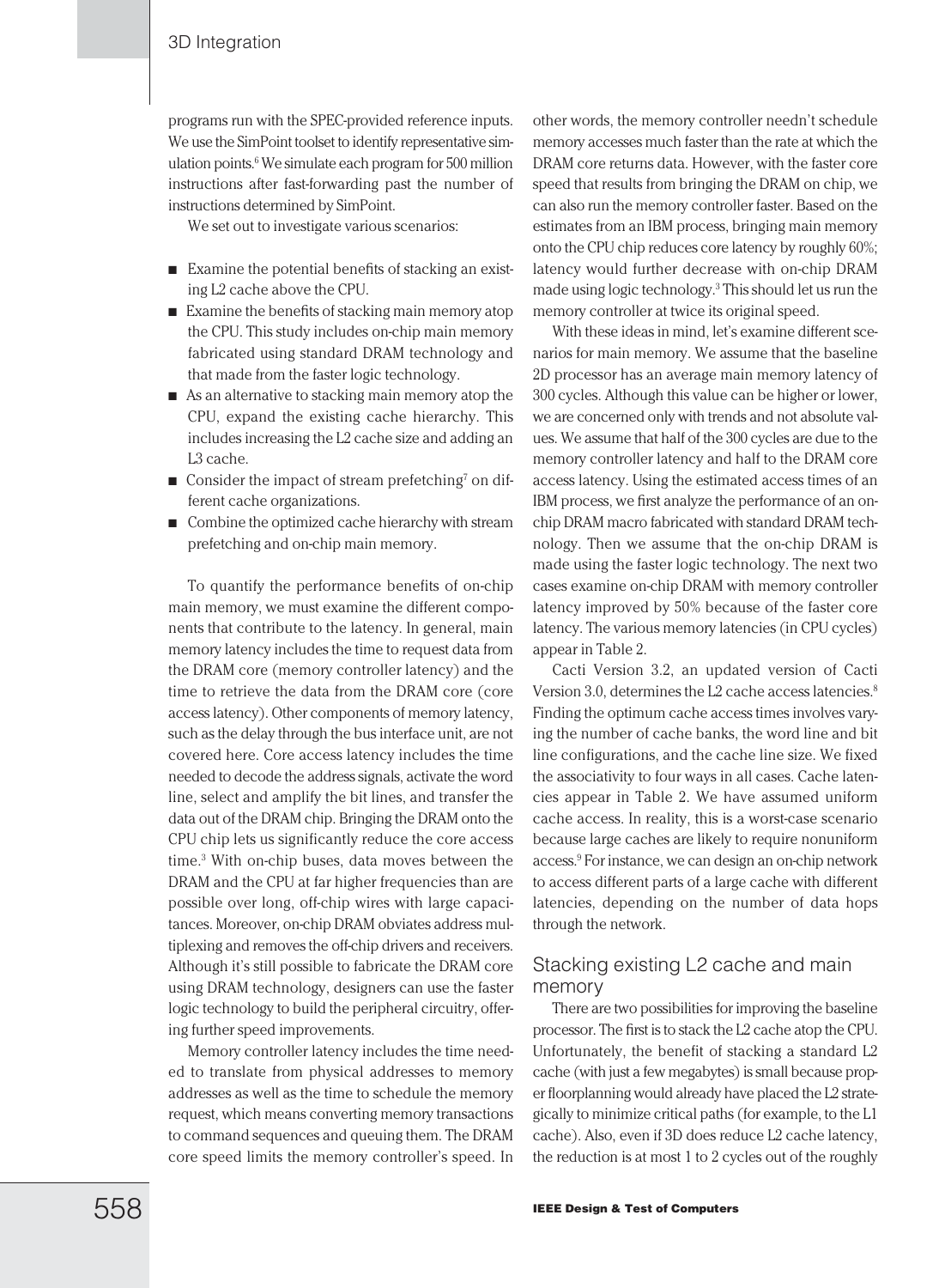**Table 2. Changes to the baseline configuration. The top portion shows the reduction in main memory latency (in CPU cycles). The bottom portion describes the different cache configurations.**

| <b>Feature</b>                    | <b>Specification</b>                                 |
|-----------------------------------|------------------------------------------------------|
| Latency of on-chip main memory    |                                                      |
| Standard memory controller        |                                                      |
| Dense DRAM                        | 208 cycles + cache access time                       |
| Logic-based DRAM                  | 179 cycles + cache access time                       |
| Improved memory controller        | 50% of original controller latency                   |
| Dense DRAM                        | 133 cycles + cache access time                       |
| Logic-based DRAM                  | 104 cycles + cache access time                       |
| <b>Cache configurations</b>       |                                                      |
| Cache sizes                       | 2, 4, 8, 16, 32, and 64 Mbytes                       |
| Cache associativity               | Four way (fixed)                                     |
| Number of banks                   | 8 banks for 2 to 32 Mbytes, 4 banks for 64 Mbytes    |
| Cache (not load-to-use) latencies | Assume uniform access (worst case)                   |
|                                   | 9, 13, 18, 31, 49, 86 cycles                         |
| Cache line sizes                  | 128 bytes for 2 Mbytes, 256 bytes for 4 to 64 Mbytes |

10-to-15-cycle load-to-use latency typical of today's L2 caches. Suppose that with better floorplanning in a 3D design, we reduce L2 latency (hypothetically) by 2 cycles. This reduction produces little performance improvement, as Figure 2 illustrates. In fact, an average speedup over the baseline processor of 0.7% and 0.4% for integer and floating-point programs, respectively, is negligible.

On the other hand, stacking main memory (instead of the existing L2 cache) atop the CPU provides a large boost in performance. This is especially true for certain benchmark programs like mcf (a combinatorial optimization program used for vehicle scheduling) that have numerous misses from the L2. In Figure 2, we consider four scenarios of on-chip main memory. First, we examine standard DRAM technology with a bus width of 8 bytes, which is consistent with a single channel of double-data-rate synchronous DRAM (SDRAM) in use today. The average speedup is 13% for integer and 25% for floating-point programs. We also consider the same DRAM with a much wider bus (64 bytes). This width is possible, given that buses now remain completely on chip. The relative improvement of a 64-byte bus over an 8-byte bus is only 1% to 2%. The primary reason for the small improvement is because the latency due to trailing-edge data (data sent from the memory after the initial burst of data is sent) is only 7 cycles, compared with the 219-cycle latency due to the rising edge (initial burst). This is only about a 3% difference in latency. However, a 3% increase in latency translates to less than

a 3% decrease in performance, mainly because the processor is waiting for memory only for a fraction of the total execution time.

Thus far, we've assumed that despite the reductions in core latency, memory controller latency remains the same as that of standard off-chip DRAMs. However, as mentioned earlier, lower memory controller latency is likely to accompany lower core latency. Integrating the memory controller on chip and improving controller design can greatly reduce memory latency, as AMD's Opteron processor shows (http://www.amd.com/usen/assets/content\_type/DownloadableAssets/Hammer\_i n\_Context\_-\_Fred\_Weber.pdf)**.** Assuming a 50% reduction in memory controller latency, the speedup of the dense DRAM macro over the same macro with no memory controller improvement is 12% and 27%, respectively, for integer and floating-point programs. This illustrates the importance of memory controller optimization.

Switching to logic technology provides an additional 6% and 15% boost in performance for integer and floating-point programs over the dense DRAM macro. This is because designers can use the faster logic technology for both the DRAM cells and the peripheral circuits, such as decoders and word line drivers. However, given the density issue of implementing main memory with logic technology (256 Mbytes implemented on five chips), pursuing this option is unlikely.

For both the integer and the floating-point programs, the mean performance gain is still far less than that of the perfect L2 cache case, which represents a hypothet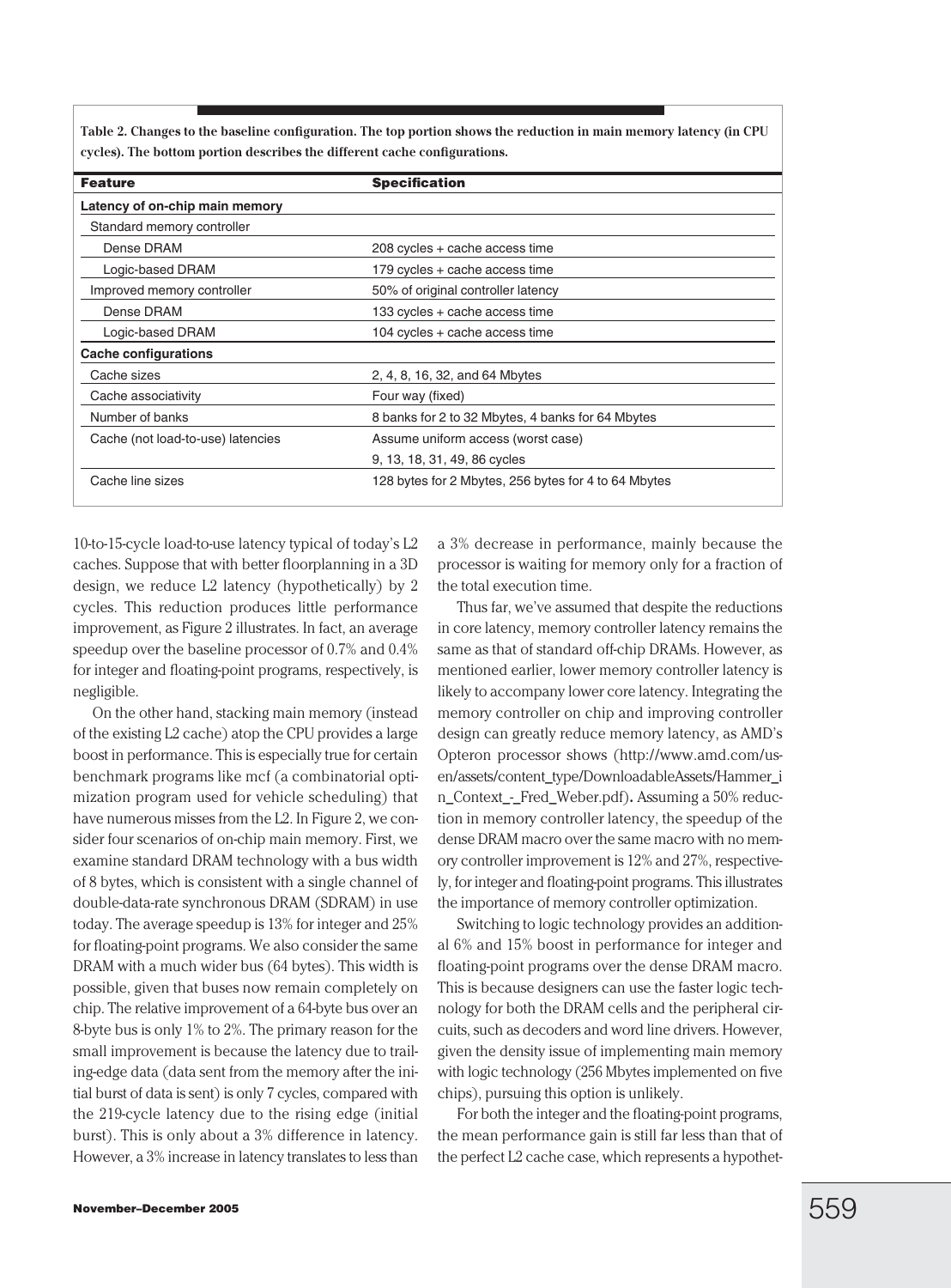3D Integration



**Figure 2. Benchmark performance of 3D processors with a hypothetical 2-cycle reduction in L2 hit latency: integer (a) and floating-point (b). The figure shows four possible scenarios of stacked on-chip main memory with different memory bus widths and compares both dense DRAM and logic-based DRAM macros. "Improved" indicates a memory controller latency improvement of 50%. We also plot the perfect L2 case, in which all accesses hit in the L2.**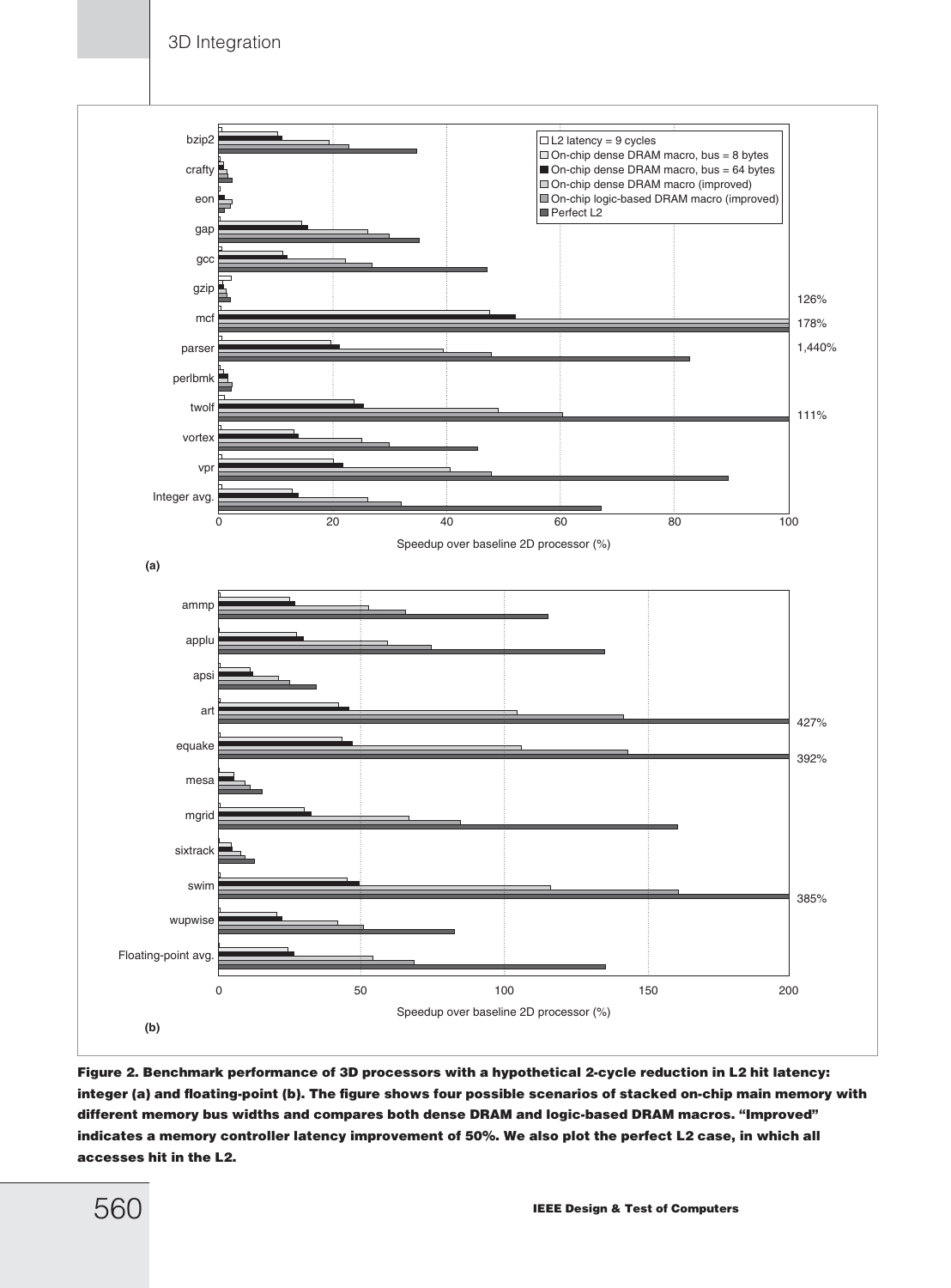

**Figure 3. Average performance with varying L2 cache sizes: integer (a) and floating-point (b). The straight dashed line near the top illustrates the ideal case of a perfect L2 cache, in which all accesses hit in the L2.**

ical configuration in which all accesses hit in the L2 cache (no accesses to main memory). This suggests that perhaps a different cache design would work better for 3D technology. In the rest of the article, on-chip main memory refers to the dense DRAM macro with improved memory controller (50% of the original latency). We choose this DRAM configuration because it offers the best trade-off between density, cost, and speed.

#### Expanding the L2 cache

With the larger circuit densities that 3D IC technology offers, designers can expand the cache hierarchy to migrate data closer to the processor. The baseline 2D processor has a 1-Mbyte L2 cache. With 3D, it's possible to enlarge the L2 cache, which might provide additional benefits despite the accompanying increase in access time. We investigated the processor performance for various L2 cache sizes up to 64 Mbytes, with latencies listed in Table 2.

The curves for the off-chip dense DRAM in Figure 3 show the average speedup over the SPEC benchmark suite. For the integer programs, the peak performance is clearly at 8 Mbytes. This illustrates the trade-off between fitting the working set into the cache (offering better performance) and the increased access latency for larger caches (offering poorer performance). With the integer programs, the average working set of 4 to 16 Mbytes works well with small caches. With floatingpoint programs, however, performance peaks at 16 Mbytes because of the larger working sets.

#### Implementing stream prefetching

It would be useful to take advantage of large-cache availability by observing program behavior and prefetching useful data into the cache. This is the role of the hardware stream prefetcher. We simulated an aggressive hardware stream prefetcher between the L2 cache and main memory.<sup>7</sup> (Later, when we add an L3 cache, the prefetcher prefetches data to both the L2 and L3 caches from main memory.) The stream prefetcher tracks the history of the last 16 miss addresses in a global history table, detects arbitrary-sized strides, and allocates a stream after a particular stride has been observed twice. It can simultaneously track 16 independent streams and prefetch up to 16 strides ahead of the processor's data consumption. Prefetches go directly into the L2 cache and are tagged. If the processor later requests the prefetched cache line, the prefetcher issues a request for the next element of the corresponding stream.

Adding stream prefetching significantly improves the performance of the integer programs with small caches. (Compare the curves for off-chip dense DRAM with and without stream prefetching in Figure 3.) With larger caches, prefetching provides little gain, because most of the active working set already fits in the cache. Floating-point programs, which have larger working sets and tend to exhibit more streaming-data access patterns, show a substantial performance gain for all cache sizes up to 64 Mbytes. However, performance begins to degrade at larger sizes because of the increased cache latency. With stream prefetching, a processor with a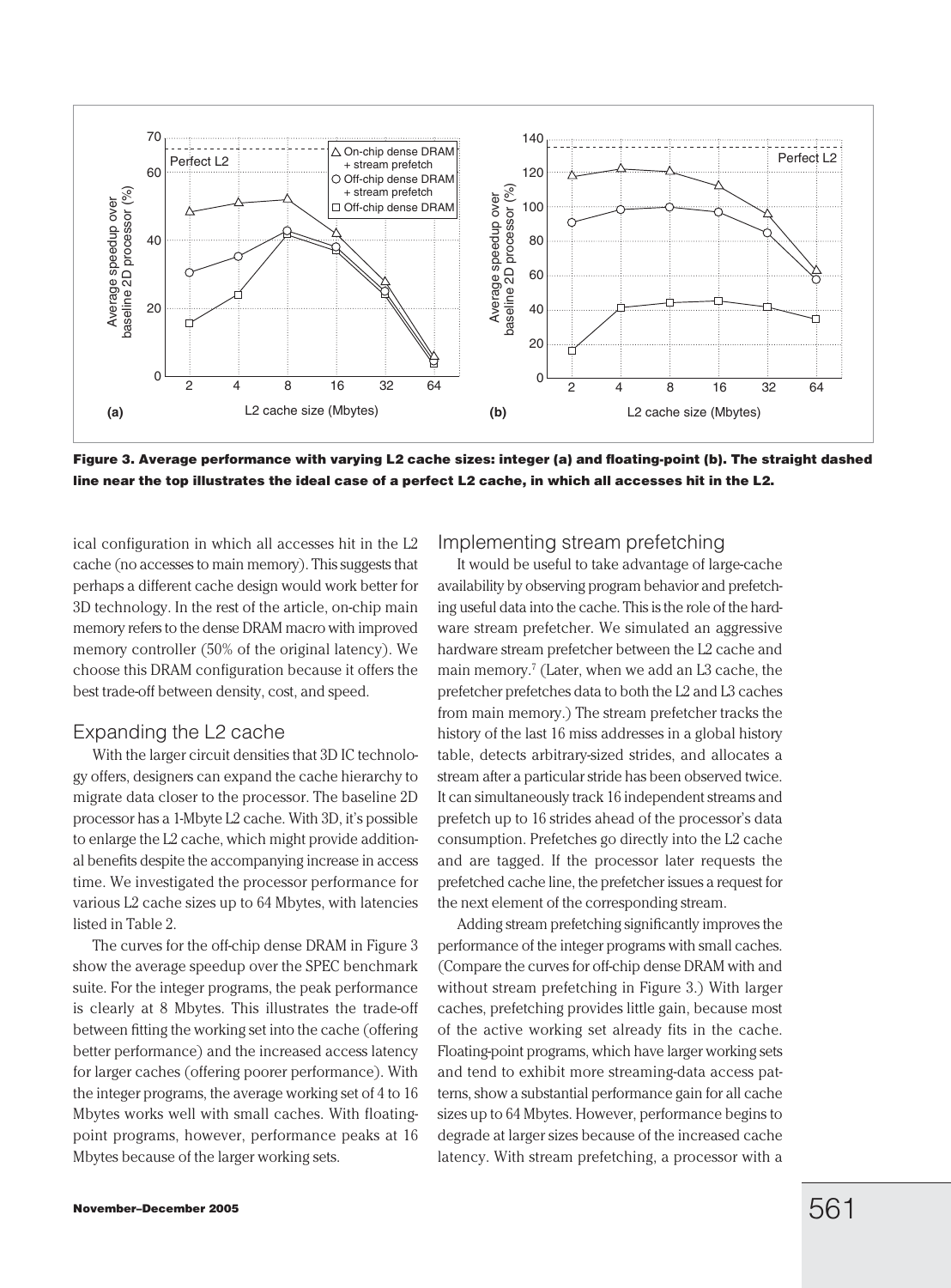

**Figure 4. Performance with varying L2 and L3 cache sizes: integer (a) and floating-point (b). The straight dashed line near the top illustrates the performance of the ideal case of a perfect L2 cache, in which all accesses hit in the L2.**

larger L2 cache and off-chip main memory (the middle curves in Figure 3) can perform better than the baseline processor with on-chip memory (Figure 2).

We can obtain an even greater performance gain by combining a larger L2 cache, stream prefetching, and on-chip main memory. Notice that with floatingpoint programs, the reduced memory latency provided by bringing memory on chip means that a smaller L2 cache (4 Mbytes) is needed to obtain peak performance.

# Deepening the cache hierarchy

A larger L2 cache, though desirable, increases the access latency, which affects all data in a uniformly accessed L2 cache. One alternative is to use a nonuniform cache access scheme.9 Another is to deepen the cache hierarchy by adding an L3 cache. Figure 4 examines different L2- L3 combinations and shows the performance relative to the baseline 2D processor. As in the previous figure, we compare the performance of off-chip dense DRAM (dot-dashed lines), off-chip dense DRAM with prefetching (dashed lines), and on-chip dense DRAM with prefetching (solid lines).

Combining a small but fast L2 cache with a larger but slower L3 cache generally produces much better performance than with a single large L2 cache. We observe the same trends as before: The use of stream prefetching and on-chip main memory reduces the cache sizes required to achieve peak performance. Note that obtaining optimum performance for integer and floating-point programs on the system with off-chip DRAM requires dramatically different cache organizations. For instance, a processor with off-chip DRAM and prefetching requires a 16-Mbyte L3 cache to work best with integer applications but a 64-Mbyte L3 cache for floating-point applications. With on-chip DRAM and prefetching (solid lines in Figure 4), a processor with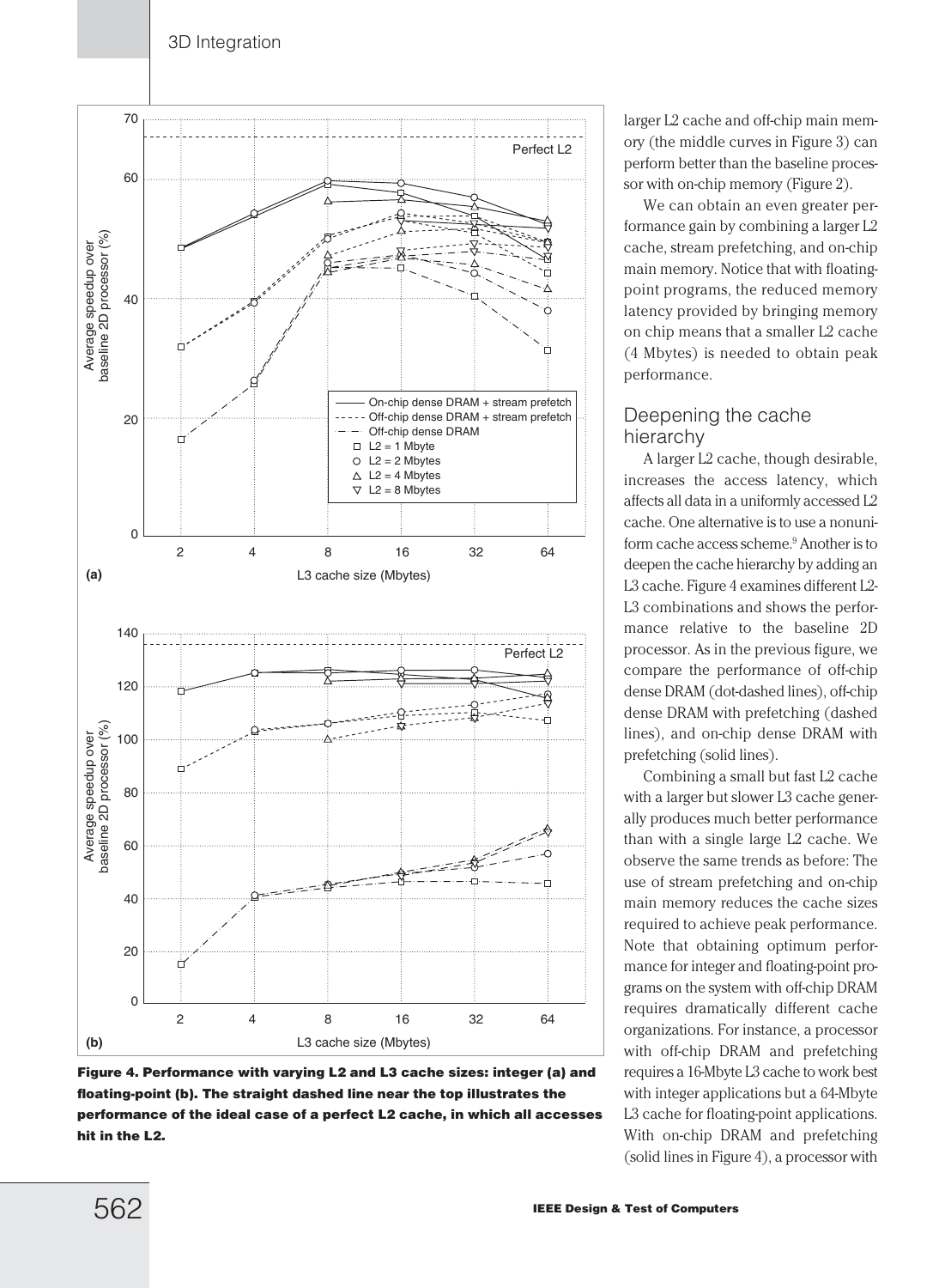1-Mbyte L2 and 8-Mbyte L3 caches can provide nearly optimal performance for both integer and floating-point applications.

### Combining better caches with faster DRAMs

Working in 3D makes it easy to combine different types of technology because each one can be fabricated on a separate substrate before wafer or die stacking. Therefore, it's possible to stack both caches and main memory on separate layers. Figures 3 and 4 show performance with a combination of large cache sizes and an on-chip DRAM macro (using dense DRAM technology) for main memory. On-chip DRAM as main memory delivers an additional improvement over off-chip DRAM. This is true for both the large L2 (Figure 3) and the L2 and L3 combinations (Figure 4).

It might appear at first that off-chip DRAM with stream prefetching can achieve the speedups of on-chip main memory with stream prefetching. However, the speedup with off-chip DRAM generally occurs with larger cache sizes. For example, on-chip main memory with prefetching delivers an average speedup of 126% for floatingpoint programs when  $L2 = 1$  Mbyte and  $L3 = 8$  Mbytes. Off-chip DRAM with prefetching provides a speedup of 117%, but here  $L2 = 2$  Mbytes and  $L3 = 64$  Mbytes. As mentioned earlier, a 64-Mbyte cache requires a silicon area of up to four chips. So even though off-chip DRAM with prefetching can achieve good speedups, it requires an unreasonably large cache. With  $L2 = 1$  Mbyte and  $L3$ = 8 Mbytes, off-chip DRAM with prefetching offers only a 106% speedup, 20% less than that of on-chip memory. The performance for integer programs is about 9% poorer than for the on-chip counterpart with  $L2 = 1$  Mbyte and  $L3 = 8$  Mbytes.

With on-chip main memory, stream prefetching, and a cache combination of  $L2 = 1$  Mbyte and  $L3 = 8$  Mbytes, the speedup over a baseline 2D processor is about 59% and 126% for the integer and floating-point programs, respectively. These speedup values are very close to the ideal values of 67% and 136% for a perfect L2 cache. In other words, the addition of on-chip memory provided the extra boost to achieve performance of only 8% and 10% below the perfect L2 cases. Small L2 and L3 cache combinations permit these large speedups because of the significant reduction in main memory latency. Designers can implement these small L2 and L3 caches within the CPU die, followed by wafer- or chip-stacking of a DRAM main memory. This simple two-layer processor-memory design can achieve near-ideal performance.

**OUR WORK** examines the performance of a single-core, single-threaded processor under representative workloads. We have shown that reducing memory latency by bringing main memory on chip gives us near-perfect performance. As the industry moves toward multicore, multithreaded, and multimedia applications, there is an increasing drive not only for low memory latency but also for high memory bandwidth. Three-dimensional IC technology can provide the much needed bandwidth without the cost, design complexity, and power issues associated with a large number of off-chip pins. The principal challenge remains the demonstration of a highly manufacturable 3D IC technology with high yield and low cost.

#### Acknowledgments

This research project is supported by DARPA. Christianto C. Liu is also supported by an AMD/SRC graduate fellowship. We are indebted to the following people for many invaluable discussions: John Barth, Norman Jouppi, Rajit Manohar, and Richard Matick, with special thanks to Sally McKee and David Wang. We also thank the reviewers for their thorough comments.

#### **■** References

- 1. D.A. Patterson and J.L. Hennessy, Computer Architecture: A Quantitative Approach, 2nd ed., Morgan Kaufmann, 1996.
- 2. K. Banerjee et al., "3-D ICs: A Novel Chip Design for Improving Deep-Submicrometer Interconnect Performance and Systems-on-Chip Integration," Proc. IEEE, vol. 89, no. 5, May 2001, pp. 602-633.
- 3. R.E. Matick and S.E. Schuster, "Logic-Based eDRAM: Origins and Rationale for Use," IBM J. Research and Development, vol. 49, no. 1, Jan. 2005, pp.145-165.
- 4. M.B. Kleiner et al., "Performance Improvement of the Memory Hierarchy of RISC-Systems by Application of 3-D Technology," IEEE Trans. Components, Packaging, and Manufacturing Technology, Part B: Advanced Packaging, vol. 19, no. 4, Nov. 1996, pp. 709-718.
- 5. E. Larson, S. Chatterjee, and T. Austin, "MASE: A Novel Infrastructure for Detailed Microarchitectural Modeling," Proc. IEEE Int'l Symp. Performance Analysis of Systems and Software (ISPASS 01), IEEE CS Press, 2001, pp. 1- 9.
- 6. T. Sherwood et al., "Automatically Characterizing Large Scale Program Behavior," Proc. 10th Int'l Conf. Architectural Support for Programming Languages and Operating Systems (ASPLOS 02), ACM Press, 2002, pp. 45-57.